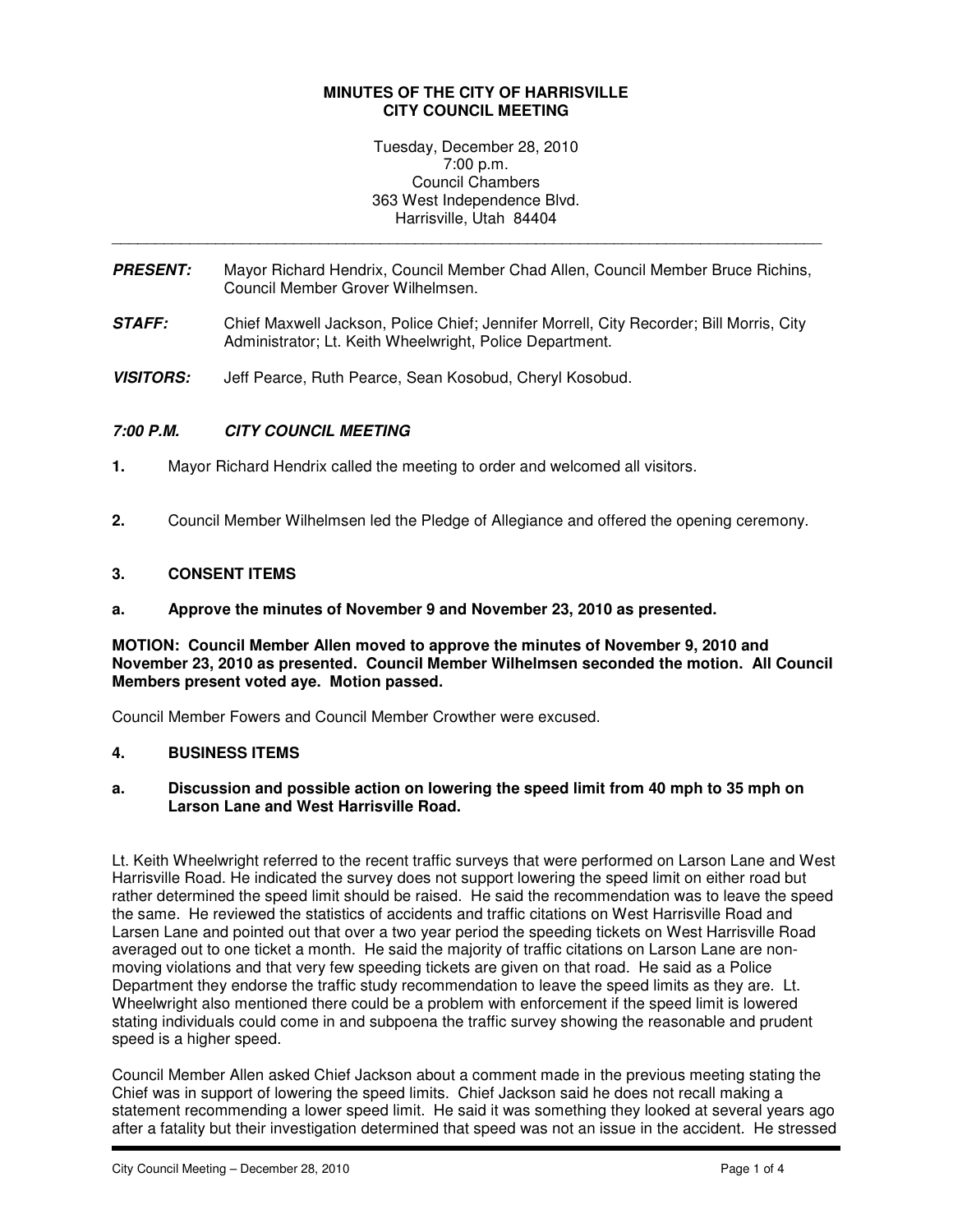that the majority of the crashes involve failing to yield not speed. Chief Jackson also discussed the problem with enforcing a lower speed limit when the traffic survey indicates the current speed limit is reasonable and prudent.

Council Member Wilhelmsen said he has heard from a resident who lives at the corner of North Harrisville Road and West Harrisville Road that there is a concern about the speed as people are trying to cross the road. Lt. Wheelwright said the real concern is that there is no sidewalk on the south side which is why there are people trying to cross the road at that intersection. Chief Jackson said one thing that could be looked at is putting up an advisory sign that warns of the turn coming up. It is not enforceable but it is something that would warn people to slow down. Council Member Wilhelmsen asked about striping a crosswalk and putting up a sign to warn that there is a crosswalk ahead. Chief Jackson pointed out that the two individuals who had accidents in that area where they hit the fence and trees at the church both involved a medical event and were not related to speed.

Mayor Hendrix suggested posting a reduced speed limit sign 100 yards before the corner. Council Member Allen said he thinks the speed limit should be lowered because people will always drive faster than what is posted. Lt. Wheelwright reiterated that there where individuals ticketed in Ogden City who subpoenaed the traffic study and had their ticket dismissed.

Bill Morris referred to Gene Bingham's memo regarding use of the words "may" or "should" which indicate a recommendation but not a requirement. Chief Jackson said that they have a hard time issuing tickets on Larsen Lane because it is so narrow and the traffic is so heavy. Council Member Allen said that decreasing the speed is the best possible option for Larson Lane. Chief Jackson suggested if they are going to choose to lower the speed limit he would recommend Larson Lane over West Harrisville Road. Council Members discussed how this would benefit the residents living on these roads.

**MOTION: Council Member Allen motioned to lower the speed limit on Larson Lane to 35 mph. Council Member Wilhelmsen seconded the motion. All Council Members present voted aye. Motion passed.** 

**MOTION: Council Member Wilhelmsen motioned to leave the speed limit on West Harrisville Road at 40 mph. Council Member Wilhelmsen amended his motion to lower the speed limit on West Harrisville Road to 35 mph east of the tracks to Hwy 89 and leave it at 40 mph west of the tracks. Council Member Allen seconded the motion. All Council Members present voted aye. Motion passed.** 

The speed trailer will be put out and something will be put in the newsletter. Staff will write an ordinance and put up new signs.

# **b. Discussion and possible action on Ordinance No. 431, Financial and Property Administration Revised.**

Mr. Morris pointed out that this ordinance came about because of the audit and explained how it will bring the bidding procedures in line with state law. He discussed the difference between formal and informal bids. He also discussed the use of purchase orders and the duties of the Finance Officer. He said the ordinance defines the role of the Treasurer and the City Recorder as the ex officio auditor.

He said the petty cash fund right now is \$100 but the ordinance allows for \$500 noting this will mainly be utilized during Heritage Days. He reviewed the acquisition and disposal of property and why that has been included and added that this is the current code as set up by the state legislature. He said it does not apply to easements it applies only to fee property. He said this will outline the procedure if we are selling City property. He also noted that the ordinance gives the Mayor power to withhold allotments in the City budget if there is a financial emergency. He also reviewed some of the other issues with bids and expenditure of public funds only when approved for a public purpose.

Mr. Morris discussed the changes to the policy manual. The section on purchasing has been deleted and replaced by the purchasing policy in this ordinance. Also, the regulation regarding the use of City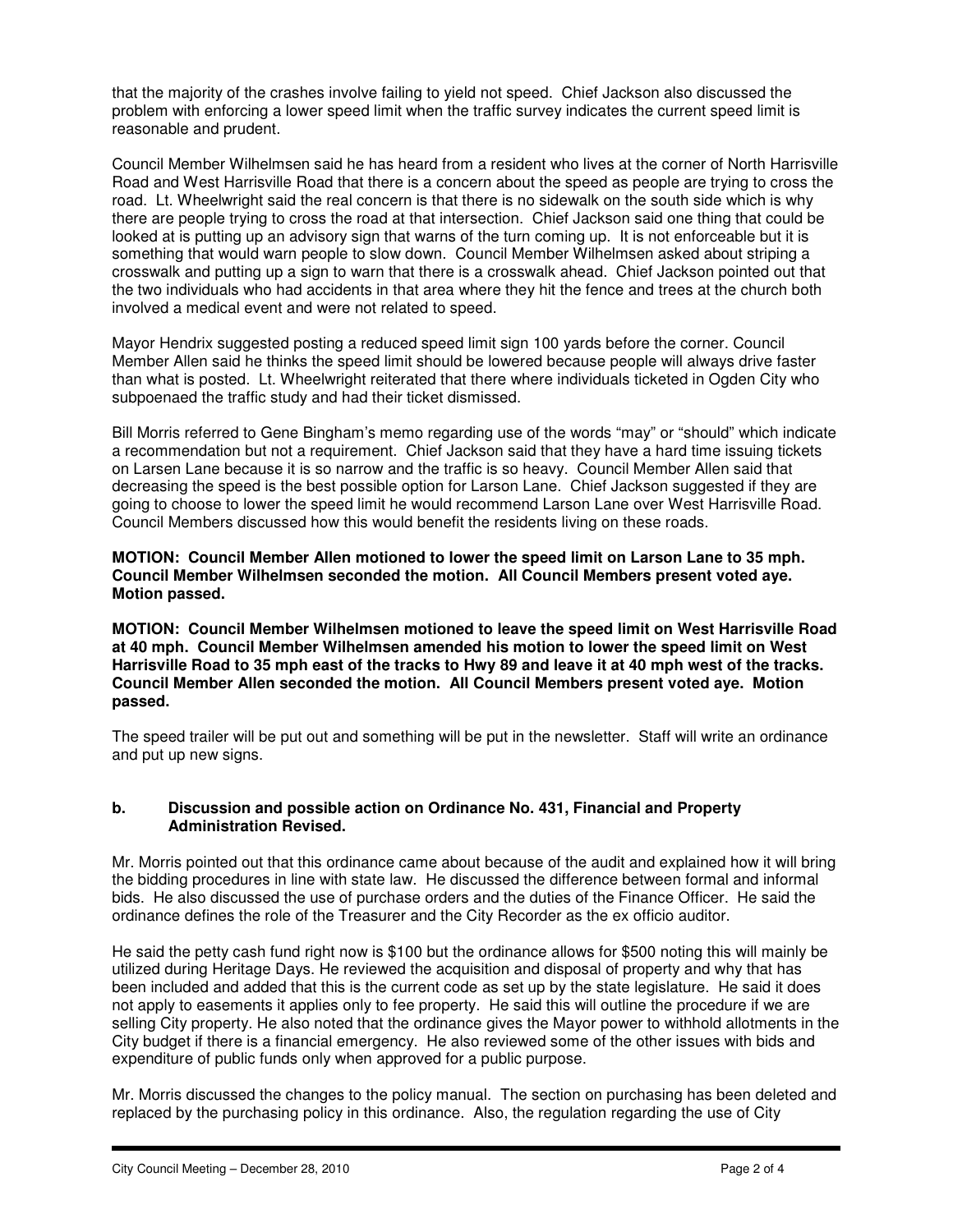vehicles has been changed to allow the Police Department to wash their vehicles at City expense. Council Member Allen discussed how the Weber County policy works for car washes.

## **MOTION: Council Member Allen moved to approve Ordinance No 431, Financial and Property Administration Revised. Council Member Richins seconded the motion. Roll call vote. All Council Members present voted yes. Motion passed.**

### **c. Discussion and possible action on Ordinance No. 432, Temporary Solicitor Certificate Repealed.**

Mr. Morris said a recommendation was made to do away with the temporary solicitor's license and make the license valid for the whole year as a way to simplify the process. Mayor Hendrix explained that the requirement for a background check remains the same. Council Member Richins had a question on the acronym BCI. Mr. Morris stated it was the Bureau of Criminal Investigation and will be spelled out in the ordinance. Council Members discussed some of the problems with door to door solicitors and their experiences dealing with them. There was also discussion on how to handle unlicensed solicitors as far as involving the Police Department.

### **MOTION: Council Member Wilhelmsen moved to approve Ordinance No. 432, Temporary Solicitor Certificate Repealed. Council Member Allen seconded the motion. Roll call vote. All Council Members present voted yes. Motion passed.**

## **d. Confirm the date, time, and place of Harrisville City Council meetings for 2011.**

Council Members reviewed the list of dates for the 2011 meetings which sets the date, time, and place for City Council meetings as the second and fourth Tuesday of each month at 7:00 p.m. to be held at the Harrisville City Offices unless otherwise announced.

Council Member Allen asked why the Public Comments are at the end of the agenda instead of at the beginning. He feels it would allow the public to express their opinion before the council votes on something. Mayor Hendrix said it would be taken into consideration.

**MOTION: Council Member Richins moved to approve the date, time, and place of Harrisville City Council meetings as the second and fourth Tuesday of each month at 7:00 p.m. to be held at the Harrisville City Offices unless otherwise announced. Council Member Allen seconded the motion. All Council Members present voted aye. Motion passed.** 

## **e. Discussion and possible action on appointment of Planning Commission members.**

Mayor Hendrix informed the Council that he has received seven applications for the Planning Commission and is recommending that they replace Mike Norseth with David Eckersley. He said the Council needs to ratify this appointment.

Mayor Hendrix reviewed Mr. Eckersley's application and why he is recommending him. Council Member Richins asked if the Mayor had met him and recommended a personal interview in the future. Council Member Allen if anyone had looked into his background. Mayor Hendrix indicated he has not personally met with Mr. Eckersley but is something he will do for future appointments.

Mayor Hendrix asked for approval on his recommendation to appoint David Eckersley.

#### **MOTION: Council Member Richins moved to ratify the appointment of David Eckersley as a member of the Planning Commission. Council Member Allen seconded the motion. All Council Members present voted aye. Motion passed.**

#### **5. Public Comments**

No public comments were made.